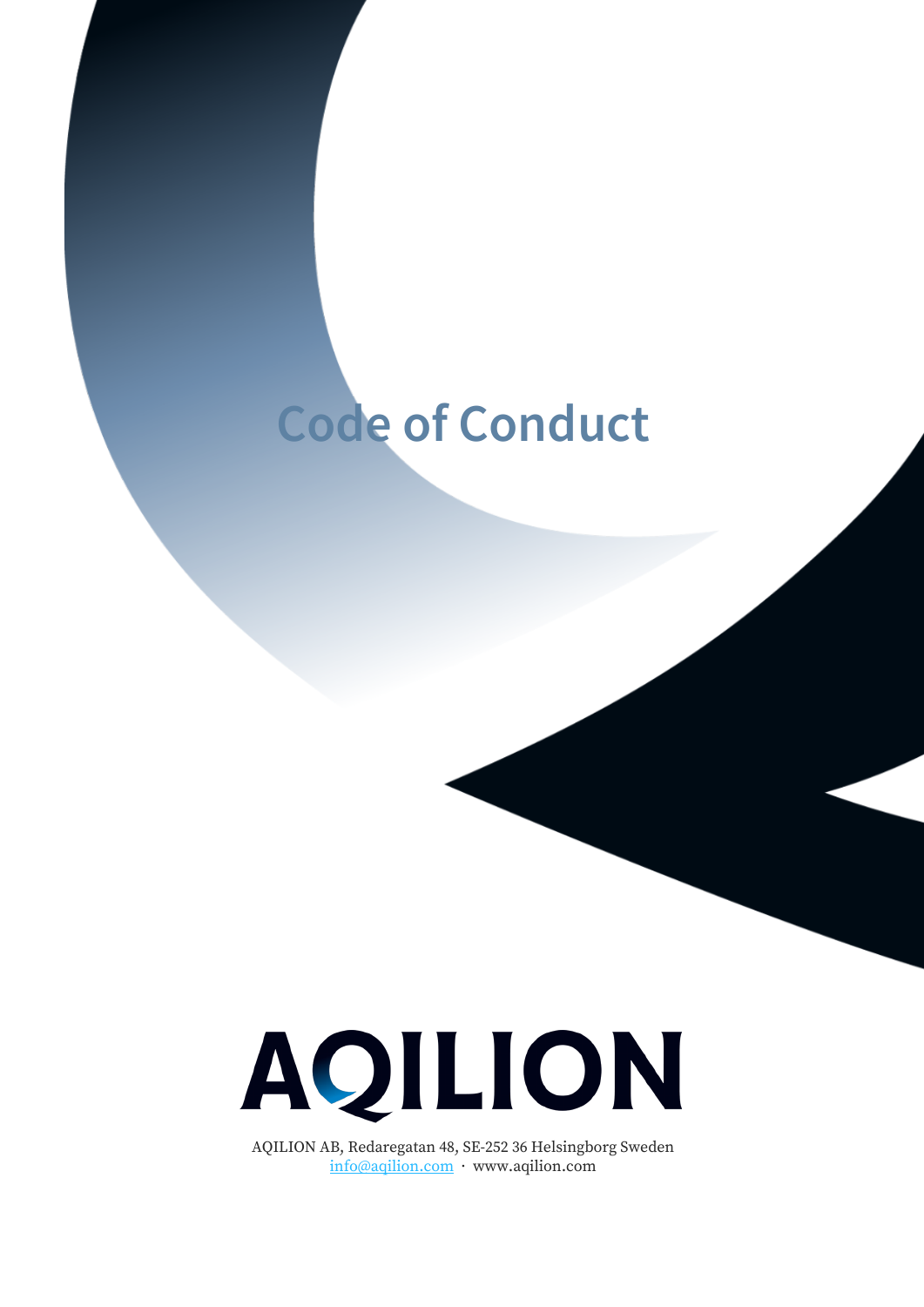# **Contents**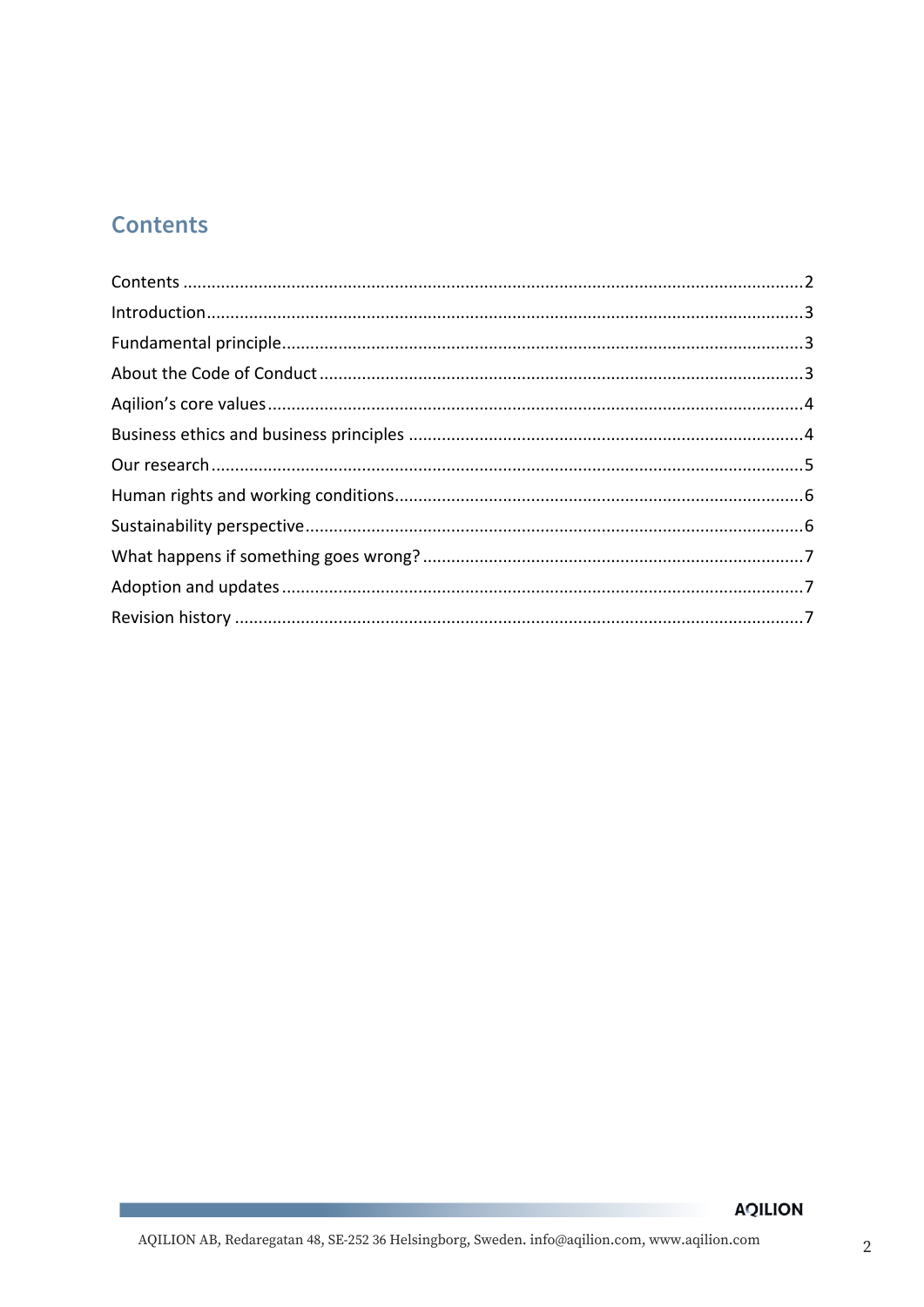# **Introduction**

Aqilion wants to create added value for partners, customers, employees, suppliers and shareholders. We create value by identifying life science ideas that could potentially lead to new medications and refine them into commercially interesting projects for our customers, who represent the next step in the care chain. Our aim is for this to lead to innovative treatments that make a difference to patients.

Our corporate culture builds on the fundamental values of a sustainable society and is created in the encounter between responsible leaders and employees, based on openness, honesty and respect for the value and dignity of each human being. In this document we describe what this means in practice in relation to our various stakeholders.

# **Fundamental principle**

Next-generation drug development is dependent on scientific developments. By respecting privacy and integrity, while safeguarding and upholding our values in all interactions, we benefit our research, maintain a good reputation and inspire public trust. We conduct innovative research and development with the same high ethics and integrity standards wherever we engage in business. We comply with laws, regulations, codes and guidelines for best practices related to safety, quality, sustainability and the work environment.

# **About the Code of Conduct**

Aqilion's core values (see the next page, Aqilion's core values) serve as the foundation for the Code of Conduct and guide us in everything we do.

- The Code of Conduct applies to everyone at Aqilion, from the Board of Directors to the individual employee, all of whom must respect and comply with the contents of the Code.
- We also require our business partners (customers, partners, suppliers, consultants) to respect and comply with the Code of Conduct.
- Aqilion has an audit program to verify that the company's suppliers meet the relevant regulatory requirements. Suppliers are responsible for documenting any changes and deviations from the Code of Conduct. Those suppliers whose goods are delivered to Aqilion by subcontractors are responsible for ensuring that these subcontractors comply with and implement the Code of Conduct. The Code of Conduct is an overarching framework that is supplemented with detailed rules and guidelines for individual areas.

The CEO has ultimate responsibility for the Code of Conduct and its compliance.

The Code of Conduct is a mandatory document as part of the new employee orientation process.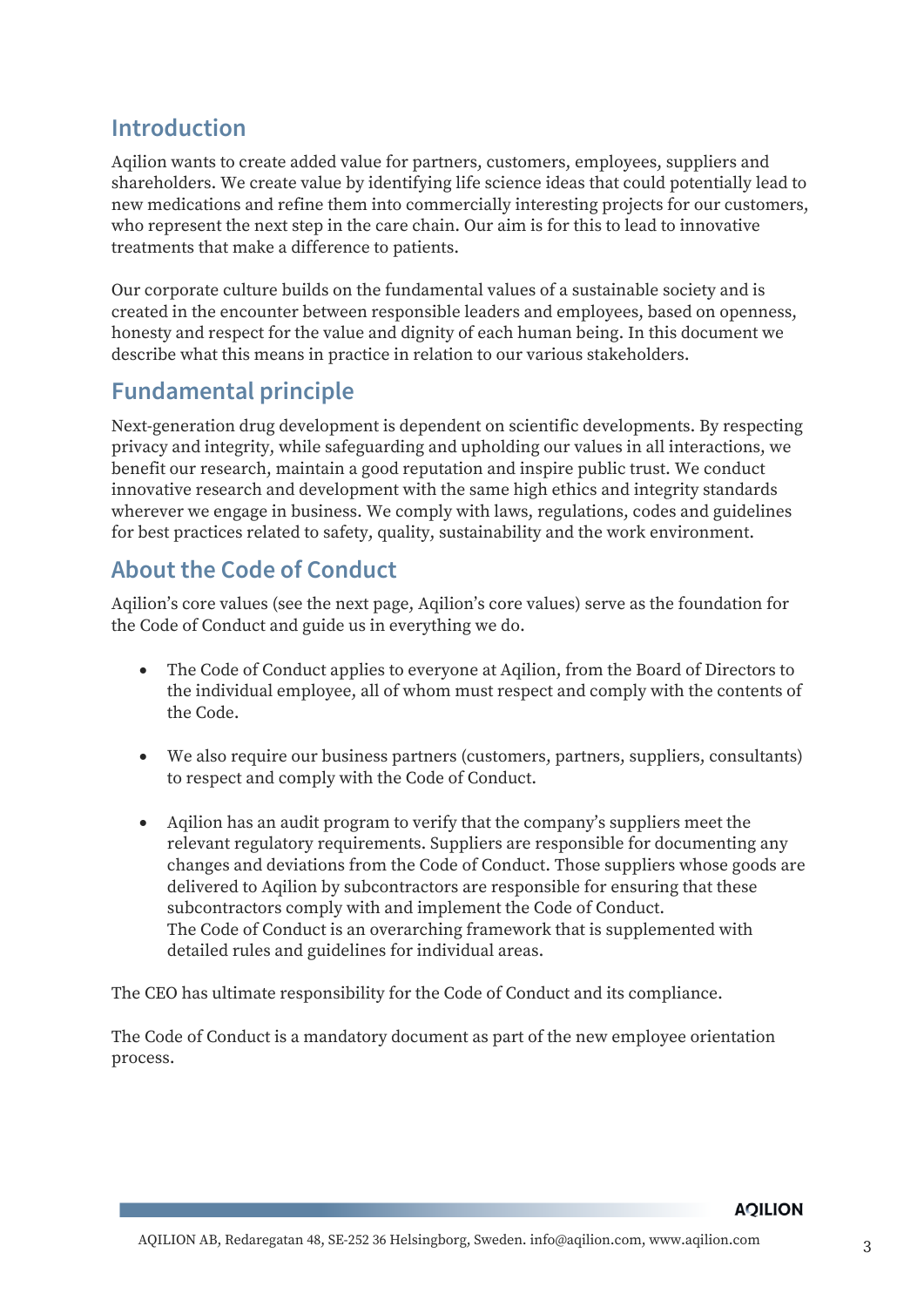# **Aqilion's core values**

Our fundamental values shape Aqilion and guide us when we take decisions. These values permeate our thoughts and deeds. They create a sense of community internally, contribute to the corporate culture, and lead the way in our collaborative efforts with advisors, specialists and innovators.

The four cornerstones of Aqilion's core values are curious, courageous, collaborative and consistent.

## **Curious**

We are driven by curiosity combined with passion as we seek new sustainable and sciencebased project ideas.

#### **Courageous**

We dare to act differently, take calculated risks and prioritize good quality through an agile and cost-effective process.

#### **Collaborative**

We strengthen each other's skills, become involved and encourage others.

#### **Consistent**

We are careful with our resources and act openly, honestly and ethically.

## **Business ethics and business principles**

We comply with laws and regulations and conduct our business with integrity, honesty and openness.

- We do not tolerate bribery or any other form of corruption, even if it would mean a loss to the business.
- We avoid any act that could give the impression of undue influence.
- We do not violate any laws on giving or accepting bribes. We neither give nor accept gifts or services that exceed Aqilion's established levels, nor do we participate in entertainment outside of normal business operations. We adapt to the rules of our business partners regarding gifts, entertainment and more, if they are stricter than Aqilion's rules.
- We respect and protect personal privacy by legally, securely and transparently collecting, using, storing, sharing and/or displaying personal information.
- We compete fairly and legally.
- We participate responsibly in public activities.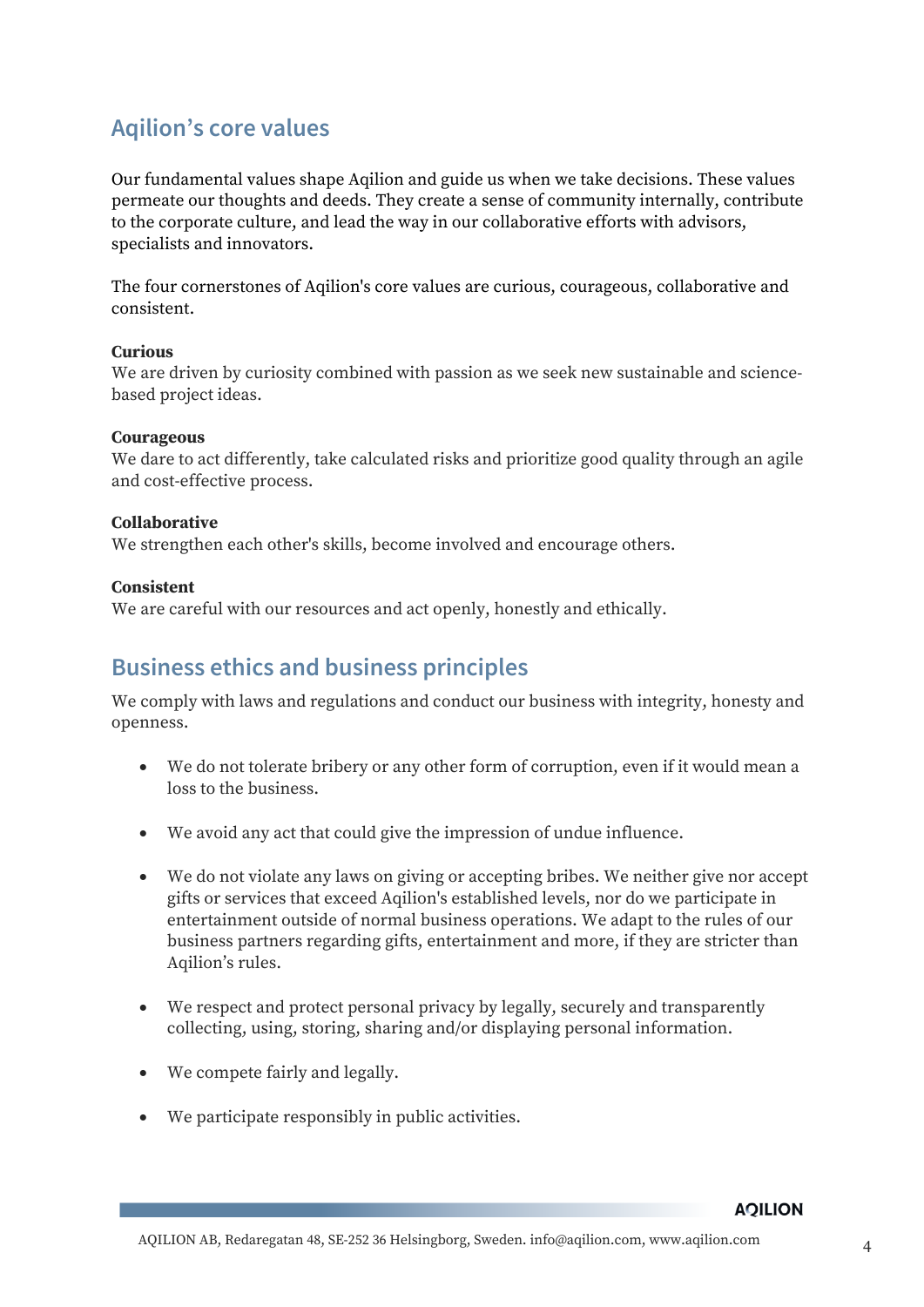- We only work with qualified third parties whose views on ethics and integrity are in line with our own, and we only engage third parties when absolutely necessary. We compensate third parties reasonably and fairly for work that is performed.
- We meet time frames for transparency regarding our interactions and payments.
- We do not facilitate, nor do we tolerate tax evasion.
- We communicate honestly and responsibly about our business.

## **Our research**

Research is at the heart of what we do and is crucial for our business. We pursue research to develop innovative medicines that can make a difference in the treatment of diseases in which the body's inflammatory processes play a major role. We comply with laws, regulations, codes and guidelines, as well as standards of good practice related to safety, quality, research and bioethics. We aim to develop new products that not only comply with legal requirements, but are also ethically justified.

- We identify, report and address issues affecting people, products, or processes, including side effects, to ensure accurate safety profiles.
- We follow relevant methods for informed consent and we protect personal data.
- We design clinical research programs to maximize potential benefits for our intended patient group while minimizing risks.
- We support principles in accordance with the Declaration of Helsinki and the Convention on Biological Diversity, and we comply with the Nagoya Protocol.
- We conduct studies using human biological samples to gain a better understanding of diseases and to develop new forms of treatment.
- We comply with all regulations regarding the safe use and containment of genetically modified material, including human and animal cells, animals and other organisms.
- We carefully consider our use of animals in research and follow a global standard. We follow the 3R concept: Replacement-Reduction-Refinement, and openly report on our work.
- We register our clinical trials and the results of studies on special websites for transparency and openness and aim to publish our results in scientific journals without compromising our intellectual property rights; we share our study findings, even when it is not advantageous for us to do so.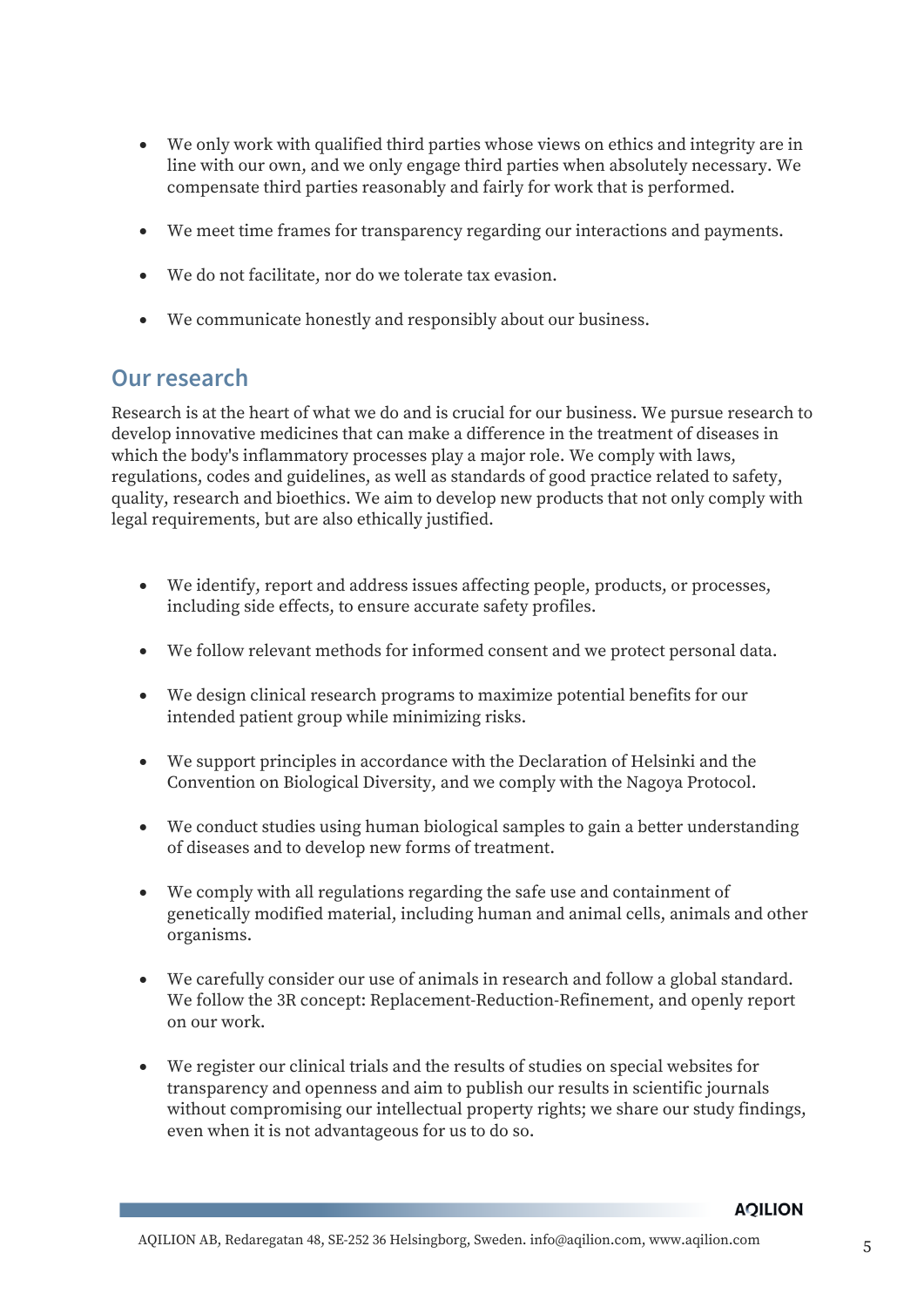# **Human rights and working conditions**

We want to create a good workplace and a work environment where everyone can feel safe, respected and seen. We prioritize employee health and job satisfaction and value strong teams that are passionate about pushing boundaries and creating new drugs. We aim to achieve an inclusive environment where everyone can fulfill their task in the best way.

- The equal value of all human beings is a given. We treat others equally, fairly, considerately, attentively and honestly, regardless of gender, ethnicity, nationality, age, sexual orientation, or other aspects of diversity.
- We develop the skills of our employees and support everyone's efforts to realize their growth opportunities and development potential in their role with us.
- We do not accept discrimination, harassment, or other offensive behavior. All employees and business partners who see or suspect violations are obliged to report this. We report our concerns in good faith and do not tolerate retaliation. We and our business partners can report violations anonymously if we consider this to be the best approach (whistleblowing).
- We make optimal use of Aqilion's assets and fully protect our ownership, including technology and systems to promote our research and development. We manage and report risks regarding assets and employees to protect these values for the company, employees and shareholders.

# **Sustainability perspective**

Aqilion's business concept is to develop new drugs for patients who currently lack good treatment. Our strategy for success is to include sustainable development as part of our business. To achieve our goal of a sustainable business model we are focusing on those areas in the UN's Agenda 2030 where we can make the greatest difference. By allowing these goals to permeate our daily work through our decision-making procedures, quality management system,

work environment, recruitment, risk management and investment assessments, we strengthen Aqilion's value growth.



**Target 3.4** *Reduce mortality from noncommunicable diseases and promote mental health*

## **Aqilion**

Based on data-driven and innovative research, we develop new drugs for patients who currently lack good treatment.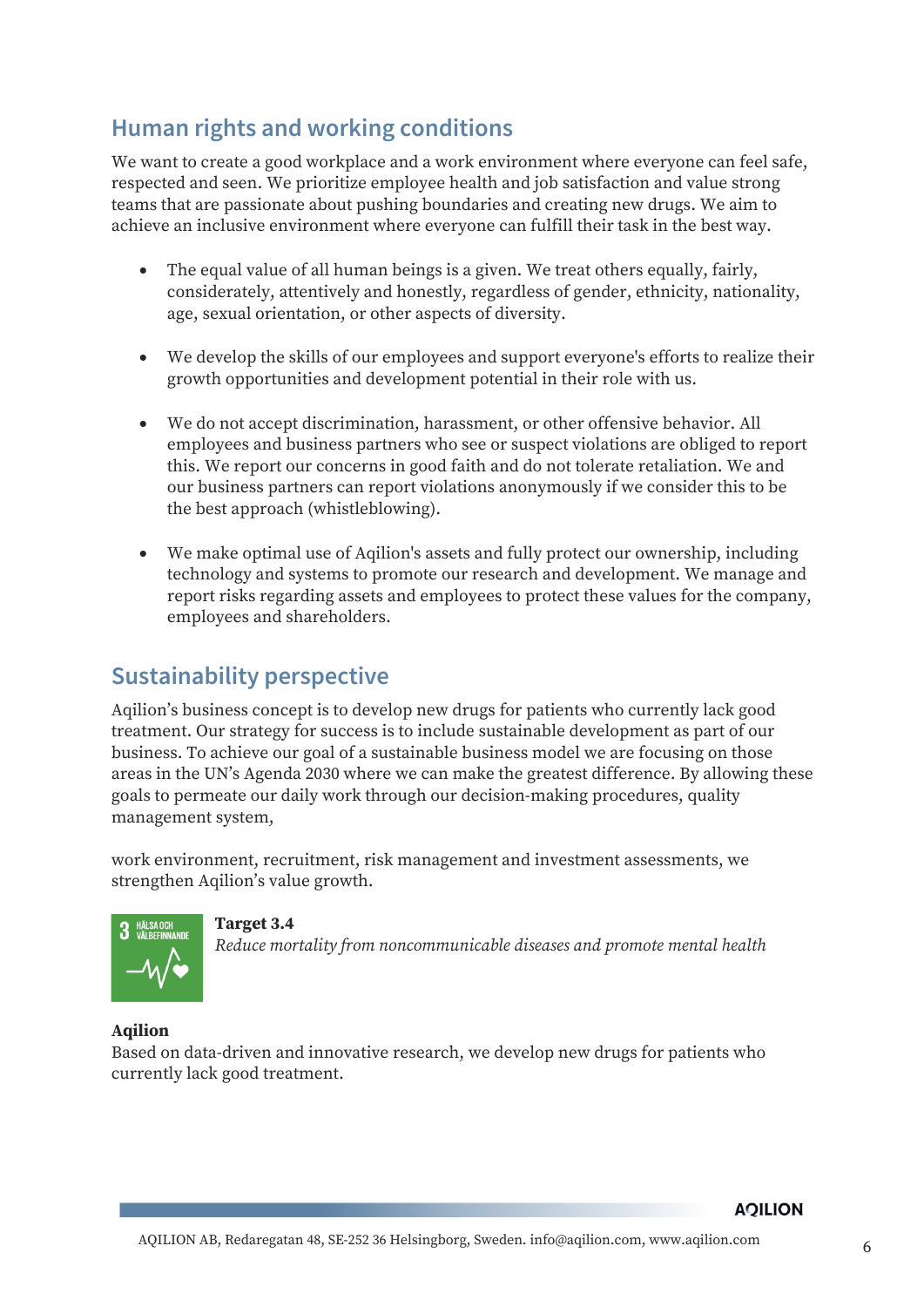

**Target 12.4** *Sound chemical and waste management*

## **Aqilion**

We use in silico design, databases and new technology to reduce our environmental impact. We use resources correctly from an ethical perspective and promote sustainable development regarding laboratory and clinical development initiatives.



**Target 5.5** *Ensure full participation for women in leadership and decision-making*

## **Aqilion**

We promote gender equality as a matter of course at all decision levels.

Our personnel are a key to success and our work with sustainable development creates opportunities to attract and retain highly talented and dedicated employees who can advance the company's interests. Aqilion tries to create the ideal team for all projects in the portfolio. It is important to have the ability to fully leverage those projects that have good potential. It is equally important for the team to have sufficient knowledge and integrity to be able to discontinue those projects that do not achieve their milestones, which therefore will not create sustainable development or value for Aqilion in the long term.

# **What happens if something goes wrong?**

Aqilion employees must sound the alarm if they suspect that something violates the Code of Conduct or legislation. The first choice is for employees and business partners to report their concerns to Aqilion's CEO. If this should not be appropriate for any reason, it is possible to report anonymously via Aqilion's whistleblowing procedures.

## **Adoption and updates**

This Code shall be adopted by the Board of Directors annually in connection with the Board meeting that addresses the year-end report.

Helsingborg Nov. 17, 2021

Sarah Fredriksson Chief Executive Officer

## **Revision history**

First edition adopted Nov. 17, 2021